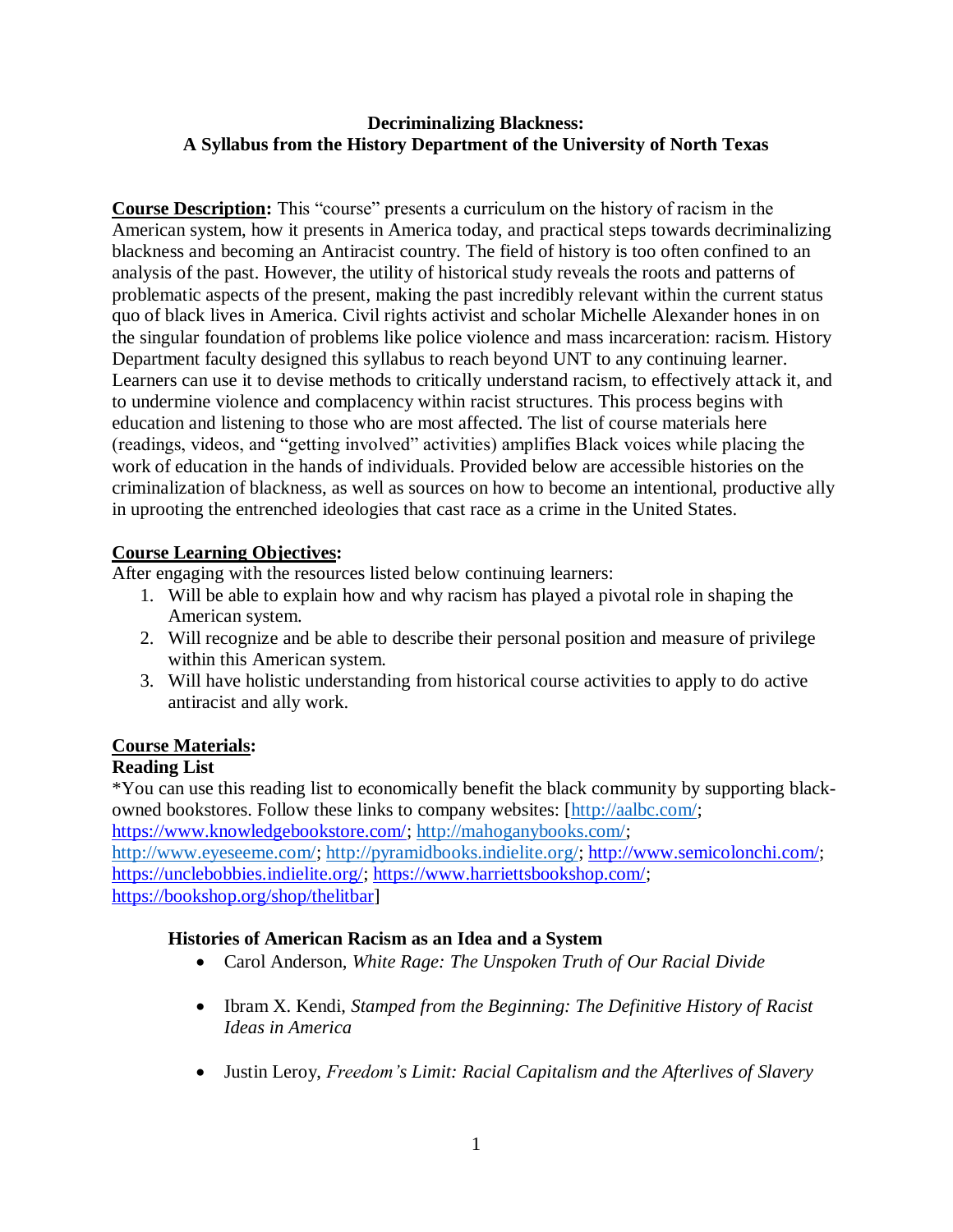- Katherine McKittrick, "Mathematics Black Life" (*The Black Scholar*)
- Nicholas Guyatt, *Bind Us Apart: How Enlightened Americans Invented Racial Segregation*
- Orlando Patterson, *Slavery and Social Death*

## **Racism and Policing**

- Alfred McCoy, *Policing America's Empire: The United States, the Philippines, and the Rise of the Surveillance State*
- Christian Parenti, *The Soft Cage: Surveillance in America from Slavery to the War on Terror*
- David M. Anderson and David Killingray, *Policing the Empire: Government, Authority and Control, 1830–1940*
- Sharon E. Moore, A. Christson Adedoyin, and Michael A. Robinson, *Police and the Unarmed Black Male Crisis: Advancing Effective Prevention Strategies*
- Simon Balto, *Occupied Territory: Policing Black Chicago from Red Summer to Black Power*

## **Racism and Incarceration**

- Dan Berger, *Captive Nation: Black Prison Organizing in the Civil Rights*
- James Forman, Jr., *Locking Up Our Own: Crime and Punishment in Black America*
- Khalil Muhammed, *Condemnation of Blackness: Race, Crime, and the Making of Modern America*
- Michelle Alexander, *The New Jim Crow: Mass Incarceration in the Age of Colorblindness*

## **Protesting Racism**

- Barbara Ransby, *Making All Black Lives Matter: Reimagining Freedom in the Twenty-First Century*
- Fabio Rojas, *From Black Power to Black Studies: How a Radical Social Movement Became an Academic Discipline*
- Jennifer E. Cobbina, *Hands Up, Don't Shoot: Why the Protests in Ferguson and Baltimore Matter, and How They Changed America*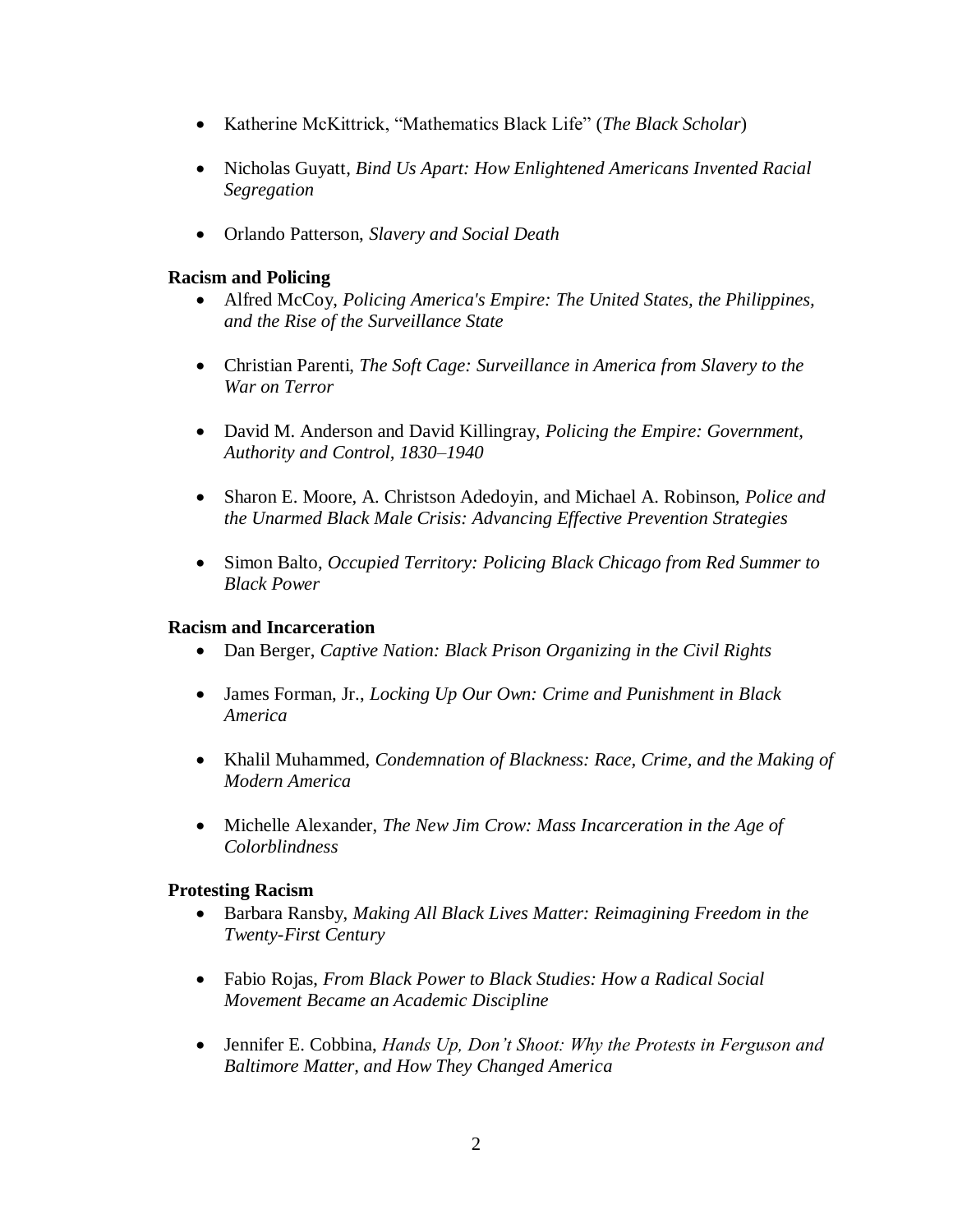- Marc Lamont Hill, *Nobody: Casualties of America's War on the Vulnerable, from Ferguson to Flint and Beyond*
- Minkah Makalani, *In the Cause of Freedom: Radical Black Internationalism from Harlem to London, 1917-1939*
- Keisha N. Blain, *Set the World on Fire: Black Nationalist Women and the Global Struggle for Freedom*
- Robin D. G. Kelley's *Freedom Dreams: The Black Radical Imagination*
- Ibram X Kendi, *The Black Campus Movement: Black Students and the Racial Reconstitution of Higher Education, 1965-1972*

# **Antiracism and Allyship**

- bell hooks, *Killing Rage: Ending Racism*
- Ibram X. Kendi, *How to Be an Antiracist*
- Layla Saad, *Me and White Supremacy*
- Robin DiAngelo, *White Fragility: Why It's So Hard for White People to Talk About Racism*
- Resource Websites regarding Antiracism and Allyship: (Thank you to Sarah Sophie Flicker and Alyssa Klein for compiling this list of additional resources. To view their entire compilation of Antiracism resources, visit:

[bit.ly/ANTIRACISMRESOURCES](https://nam04.safelinks.protection.outlook.com/?url=http%3A%2F%2Fbit.ly%2FANTIRACISMRESOURCES&data=02%7C01%7CKerry.Goldmann%40unt.edu%7Cf93ee43e4e0542eec50208d8064fa926%7C70de199207c6480fa318a1afcba03983%7C0%7C0%7C637266286493267024&sdata=L%2Fqem7fFSrpwZAZ%2FXUxrjygPGo31LbMP7OGKZnrIVk0%3D&reserved=0))

- o [75 Things White People Can Do for Racial Justice](https://medium.com/equality-includes-you/what-white-people-can-do-for-racial-justice-f2d18b0e0234)
- o ["A Collective Response to Anti-Blackness"](https://docs.google.com/document/d/1r1Rp3Tn8sPlfbn_bO3vQXOVRnDpaDvB_ctaBKXvbpNU/mobilebasic?pli=1&viewopt=127)
- o [Anti-Racism Project](https://www.antiracismproject.org/resources)
- o [Jenna Arnold's resources \(books and people to follow\)](https://www.jennaarnold.com/resources)
- o [Rachel Ricketts' anti-racism resources](https://www.rachelricketts.com/antiracism-resources)
- o [Resources for White People to Learn](https://blog.fracturedatlas.org/resources-for-white-people-to-learn-and-talk-about-race-and-racism-5b207fff4fc7) and Talk About Race and Racism
- o [Save the Tears: White Woman's Guide by Tatiana Mac](https://tatianamac.com/posts/save-the-tears/)
- o [Showing Up For Racial Justice's educational toolkits](https://www.showingupforracialjustice.org/resources.html)
- o "Why is this happening?" [an introduction to police brutality from 100](https://www.100yearhoodie.com/why)  [Year Hoodie](https://www.100yearhoodie.com/why)
- o [Zinn Education Project's teaching materials](https://www.zinnedproject.org/materials/page/2/cond%5B0%5D=levels_str:Grades+Pre-K-2&s=)

## **Video List**

- *13th* (Netflix)
- Franchesca "Chescaleigh" Ramsey: "Decoded: How to Be an Ally" [https://www.youtube.com/watch?v=\\_dg86g-QlM0](https://www.youtube.com/watch?v=_dg86g-QlM0)
- Megan Ming Francis: "Let's get to the root of racial injustice"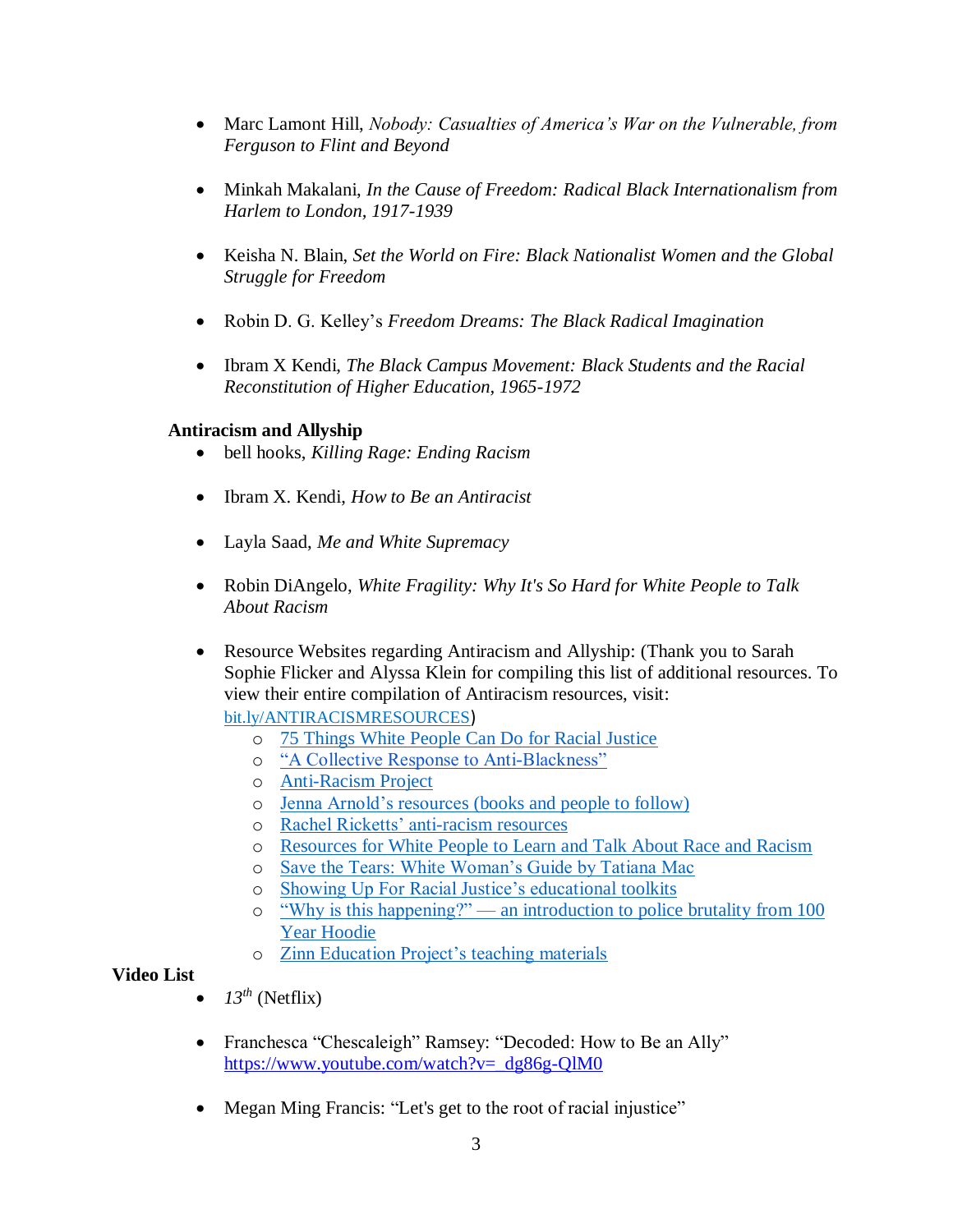<https://www.youtube.com/watch?v=-aCn72iXO9s>

- Peggy McIntosh: "How Studying Privilege Systems Can Strengthen Compassion" <https://www.youtube.com/watch?v=e-BY9UEewHw&feature=youtu.be>
- "The Rise of Black Lives Matter" <https://www.youtube.com/watch?v=tgFI0phqRIY>
- Robin DiAngelo: "Deconstructing White Privilege" [https://www.youtube.com/watch?v=h7mzj0cVL0Q&feature=emb\\_rel\\_pause](https://www.youtube.com/watch?v=h7mzj0cVL0Q&feature=emb_rel_pause)
- "Slavery by Another Name" [http://greaterdiversity.com/slavery-by-another-name-the-re-enslavement-of-black](http://greaterdiversity.com/slavery-by-another-name-the-re-enslavement-of-black-americans-from-the-civil-war-to-world-war-ii/)[americans-from-the-civil-war-to-world-war-ii/](http://greaterdiversity.com/slavery-by-another-name-the-re-enslavement-of-black-americans-from-the-civil-war-to-world-war-ii/)

# **Course Activities: Getting Involved**

## **Local Community Projects**

 "St. John's Community Project": created and built by UNT undergraduates and grad students, which is on the long history of an African American community in Denton County: <https://omeka.library.unt.edu/s/stjohns/page/welcome>

#### **National Projects**

- Chain Reaction: Alternatives to Policing <http://www.alternativestopolicing.com/home-adversary>
- Hands Up United <http://www.handsupunited.org/>
- National Police Misconduct Reporting Project <https://www.loc.gov/item/lcwaN0022443/>
- Project NIA [Talking About Policing and Violence with Youth: A Resource and Activity Guide](https://statesanctioned.files.wordpress.com/2015/06/black-and-blue-activity-guide.pdf)
- Talking About Race (Smithsonian/African American History Museum)[:https://nmaahc.si.edu/learn/talking-about-race](https://nmaahc.si.edu/learn/talking-about-race)

**Organizations to Join/Follow** (Listed in Flicker and Klein's compilation of Antiracism

resources: [bit.ly/ANTIRACISMRESOURCES](https://nam04.safelinks.protection.outlook.com/?url=http%3A%2F%2Fbit.ly%2FANTIRACISMRESOURCES&data=02%7C01%7CKerry.Goldmann%40unt.edu%7Cf93ee43e4e0542eec50208d8064fa926%7C70de199207c6480fa318a1afcba03983%7C0%7C0%7C637266286493267024&sdata=L%2Fqem7fFSrpwZAZ%2FXUxrjygPGo31LbMP7OGKZnrIVk0%3D&reserved=0))

- [Communities United for Police Reform](http://changethenypd.org/)
- [We Charge Genocide](http://wechargegenocide.org/)
- <http://www.october22.org/>
- Antiracism Center: [Twitter](https://twitter.com/AntiracismCtr)
- Audre Lorde Project: [Twitter](https://twitter.com/audrelorde) [| Instagram](https://www.instagram.com/audrelordeproject/) | [Facebook](https://www.facebook.com/AudreLordeProject/)
- Black Women's Blueprint: [Twitter](https://twitter.com/blackwomensbp) | [Instagram](https://www.instagram.com/blackwomensblueprint/) | [Facebook](https://www.facebook.com/blackwomens.BWBNY/)